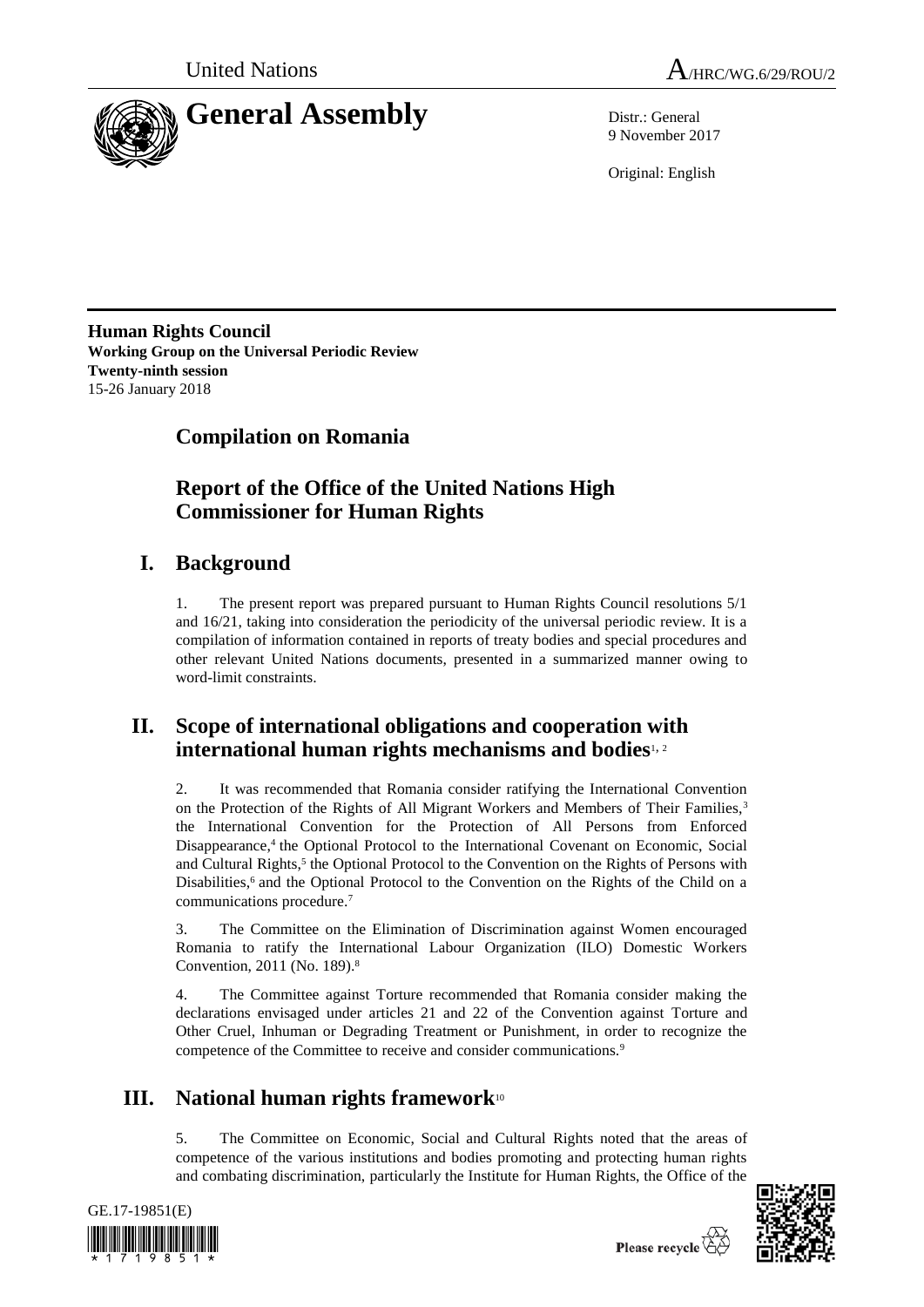Ombudsman and the National Council for Combating Discrimination, overlapped, which reduced their effectiveness in terms of their mandates and resources.<sup>11</sup>

6. The same Committee was concerned that the Institute for Human Rights did not fully comply with the principles relating to the status of national institutions for the promotion and protection of human rights (the Paris Principles).<sup>12</sup> In 2017, the Committee on the Elimination of Discrimination against Women noted with concern that, notwithstanding the commitment undertaken during its universal periodic review, Romania had not yet amended its legislation to review the status and effectiveness of the Institute. It encouraged Romania to ensure that the Institute was in full compliance with the Paris Principles.<sup>13</sup>

7. The Committee against Torture recommended that Romania allocate adequate resources to ensure the independence of the Office of the Ombudsman, in order to enable it to function effectively in its distinct role as the national preventive mechanism. <sup>14</sup> The Subcommittee for Prevention of Torture made similar observations.<sup>15</sup>

8. The Committee on the Rights of the Child recommended that Romania adopt a draft law on an independent ombudsperson for children's rights.<sup>16</sup>

9. The Special Rapporteur on extreme poverty and human rights noted that Romania needed to devise procedures to ensure the systematic consideration of recommendations by international human rights bodies. The existing system was ad hoc and ineffectual.<sup>17</sup>

# **IV. Implementation of international human rights obligations, taking into account applicable international humanitarian law**

## **A. Cross-cutting issues**

## **1. Equality and non-discrimination**<sup>18</sup>

10. The Committee on the Elimination of Discrimination against Women was concerned by stereotypical and sometimes degrading images of women, especially of Roma women, in the media and by the recent resurgence of stereotypical discourse by political figures and religious non-State actors in relation to women's sexual and reproductive health rights.<sup>19</sup>

The Committee on the Rights of the Child was concerned that Roma children, children with disabilities, asylum-seeking or refugee children, lesbian, gay, bisexual, transgender and intersex children and children living in remote rural areas continued to face discrimination with regard to access to education, health care and employment, and to their standard of living.<sup>20</sup>

12. The Committee on Economic, Social and Cultural Rights was concerned that Roma continued to experience widespread discrimination and social exclusion, especially as regarded housing, education, health and employment.<sup>21</sup> The Special Rapporteur on extreme poverty stated that the striking poverty among Roma and the inequality between Roma and non-Roma correlated with societal attitudes towards Roma and government (in)action.<sup>22</sup> The Committee against Torture was concerned at the reports of racist hate crimes against Roma, instances of racist hate speech directed against them, and the high incidence of anti-Roma rhetoric and negative stereotypes in public and political discourse.<sup>23</sup>

13. The Committee on Economic, Social and Cultural Rights recommended that Romania, inter alia, continue to address negative prejudices and stereotypes, which were among the underlying causes of the systemic discrimination and social exclusion experienced by Roma.<sup>24</sup> The Special Rapporteur on extreme poverty stated that, because of the depth and scope of past discrimination, special measures to assist Roma were needed in areas such as education, health care, employment and housing. <sup>25</sup> The United Nations Educational, Scientific and Cultural Organization (UNESCO) made similar recommendations.26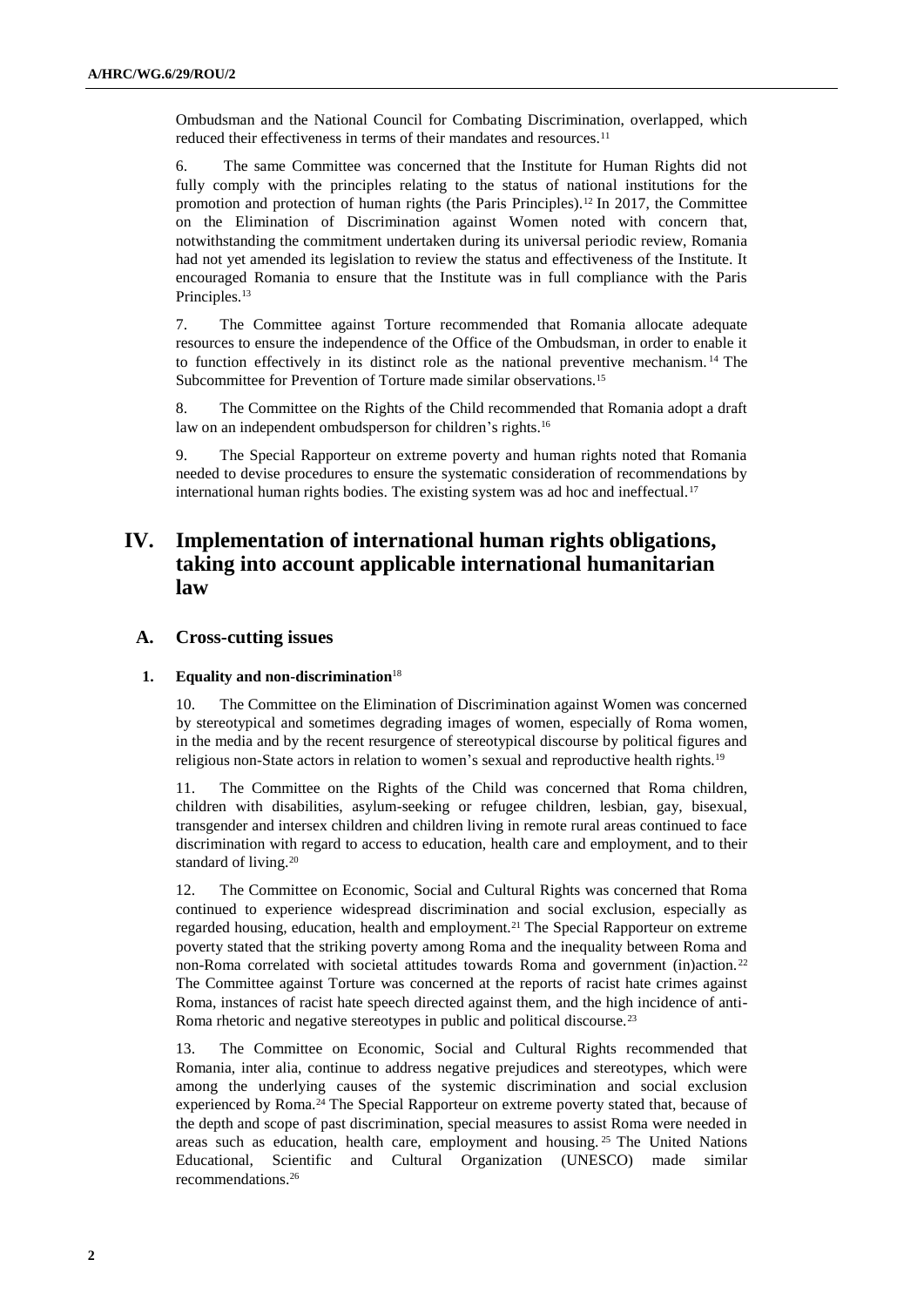14. The Committee against Torture recommended that Romania punish hate crimes and condemn all forms of hate speech, in particular that based on racial and discriminatory motives. <sup>27</sup> The Committee on the Elimination of Discrimination against Women recommended that Romania amend its legislation so as to define hate speech as a separate crime.<sup>28</sup>

15. The Special Rapporteur on extreme poverty noted the inequality between urban and rural areas, and that the relative poverty rate was three times higher in rural areas than in urban areas. <sup>29</sup> The Committee on the Rights of the Child recommended that Romania reduce the inequalities between urban and rural areas, and the negative effects of discrimination on access to basic services.<sup>30</sup>

### **2. Development, the environment, and business and human rights**

16. The Committee on Economic, Social and Cultural Rights encouraged Romania to gradually increase its official development assistance with a view to achieving the international commitment of 0.7 per cent of its gross national product, and to pursue a human rights-based approach in its policy on development cooperation.<sup>31</sup>

### **3. Human rights and counter-terrorism**<sup>32</sup>

17. The Committee against Torture encouraged Romania to continue its investigations into the allegations of its involvement in a programme of secret detention centres, and of the use of its airports and airspace by aeroplanes involved in "extraordinary rendition".<sup>33</sup>

# **B. Civil and political rights**

## **1. Right to life, liberty and security of person**<sup>34</sup>

18. The Committee against Torture was concerned at alleged reports of violence by law enforcement officials, including against minors, at the time of arrest, detention and interrogation, which had amounted to ill-treatment and torture and which had been aimed at, among other things, eliciting confessions, some of which had allegedly resulted in death.<sup>35</sup>

19. The same Committee was concerned at the vulnerability of Roma suspects who had been "administratively conveyed" to police stations, with increased risks of ill-treatment and torture, by law enforcement officials, and at the reported excessive use of force by such officials against Roma, including the death in police custody of 26-year-old Gabriel-Daniel Dumitrache, in 2014. According to reports, the police officer had been charged with assault, instead of being charged with torture resulting in death.<sup>36</sup>

20. The same Committee recommended that Romania, inter alia, reiterate at the highest political level its commitment to zero tolerance of the use of violence against persons deprived of their liberty; carry out prompt, impartial and effective investigations into all allegations of the use of violence, including torture and ill-treatment, by law enforcement officials; and prosecute and punish those responsible. It recommended that Romania combat impunity and prevent discriminatory misconduct by the police, and stop the targeted practice of "administratively conveying" Roma to police stations.<sup>37</sup>

21. The same Committee was concerned about the continued use of pretrial and administrative detention in police facilities and arrest centres during criminal prosecution, which could be extended up to 180 days. It was concerned at the continued and prolonged detention of sentenced prisoners in police detention centres.<sup>38</sup>

## **2. Administration of justice, including impunity, and the rule of law**<sup>39</sup>

22. The Committee against Torture recommended that Romania guarantee that all detained persons were afforded, in practice, all the fundamental legal safeguards from the start of their deprivation of liberty, including the right of detainees to be informed about the charges against them and about their rights, in a language that they understood; to have prompt access to a lawyer and, if necessary, to legal aid; to have immediate access to an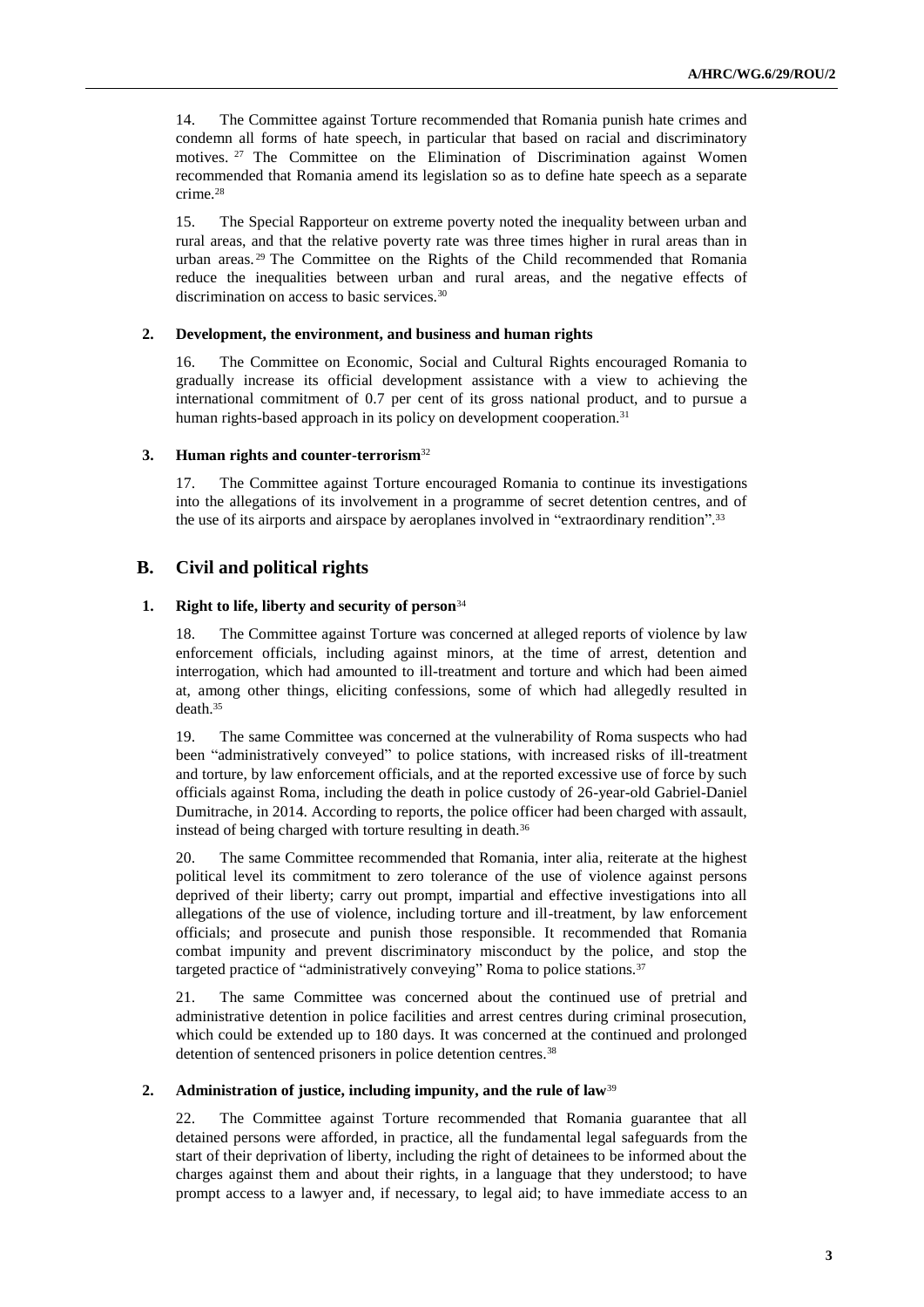independent medical examination; and to have a family member or another person of their own choice notified of their detention.<sup>40</sup>

23. The Subcommittee for Prevention of Torture stated that Romania had made progress in improving the conditions of detention, but that much remained to be done, including reducing overcrowding in prisons and other places in which persons were deprived of their liberty.<sup>41</sup> Likewise, the Committee against Torture was concerned at overcrowding and the poor material conditions in police detention facilities, the increase in the prison population, continued overcrowding, poor prison infrastructure and material conditions, persistent understaffing and the shortage of medical staff.<sup>42</sup>

24. The same Committee was concerned at the use of special intervention units in prisons, the actions of which reportedly often resulted in the ill-treatment of inmates. It was also concerned that prison doctors were required to certify that prisoners sanctioned with disciplinary procedures were fit to undergo punishment.<sup>43</sup> It recommended that Romania, inter alia, put an end to the use of special intervention units in penitentiary facilities, by improving prison management, establishing an independent mechanism to deal with inmates' complaints about their conditions of detention and treatment, and ensuring that inmates who had filed complaints were not subjected to reprisals.<sup>44</sup>

25. The Special Rapporteur on extreme poverty recommended that Romania set up a fully independent body to receive complaints from the victims of police abuse.<sup>45</sup>

## **3. Prohibition of all forms of slavery**<sup>46</sup>

26. The Committee against Torture was concerned that Romania remained a country of origin, transit and destination for human trafficking, in particular for sexual and labour exploitation and forced begging.<sup>47</sup> The ILO Committee of Experts on the Application of Conventions and Recommendations encouraged Romania to pursue its efforts to prevent, suppress and combat human trafficking, and ensure that the objectives of the National Strategy against Trafficking in Persons were achieved.<sup>48</sup> The Committee on the Elimination of Discrimination against Women recommended that Romania adopt a new strategy against human trafficking, which would prioritize measures aimed at improving women's social and economic situation in order to eliminate their vulnerability to trafficking. <sup>49</sup> The Committee against Torture recommended that Romania, inter alia, provide specialized training to public officials on identifying victims and on investigative techniques, and prosecute and sanction perpetrators.<sup>50</sup> The Committee on the Elimination of Discrimination against Women recommended that Romania investigate all reports of the alleged involvement of public officials in human trafficking, and ensure that perpetrators were adequately punished. It recommended that Romania allocate sufficient funds to implement its national referral mechanism, and guarantee the adequate access of victims to shelters and legal, medical and psychosocial assistance.<sup>51</sup>

### **4. Right to family life**

27. The Committee on the Elimination of Discrimination against Women was concerned at reports of unregistered marriages and their adverse impact on women's acquisition of rights during, and on their entitlements upon dissolution of, such unions, especially in the absence of legal recognition of de facto unions, and at the lack of adequate legislative measures to guarantee women's property rights upon divorce.<sup>52</sup>

# **C. Economic, social and cultural rights**<sup>53</sup>

28. The Committee on Economic, Social and Cultural Rights remained concerned about the high levels of corruption, despite the numerous measures that had been taken to combat it, and its impact on the full enjoyment of economic, social and cultural rights by the population. It was concerned that the low salaries of civil servants and health and education personnel, and the lenient penalties applied in cases of corruption might obstruct the effective implementation of those measures.<sup>54</sup>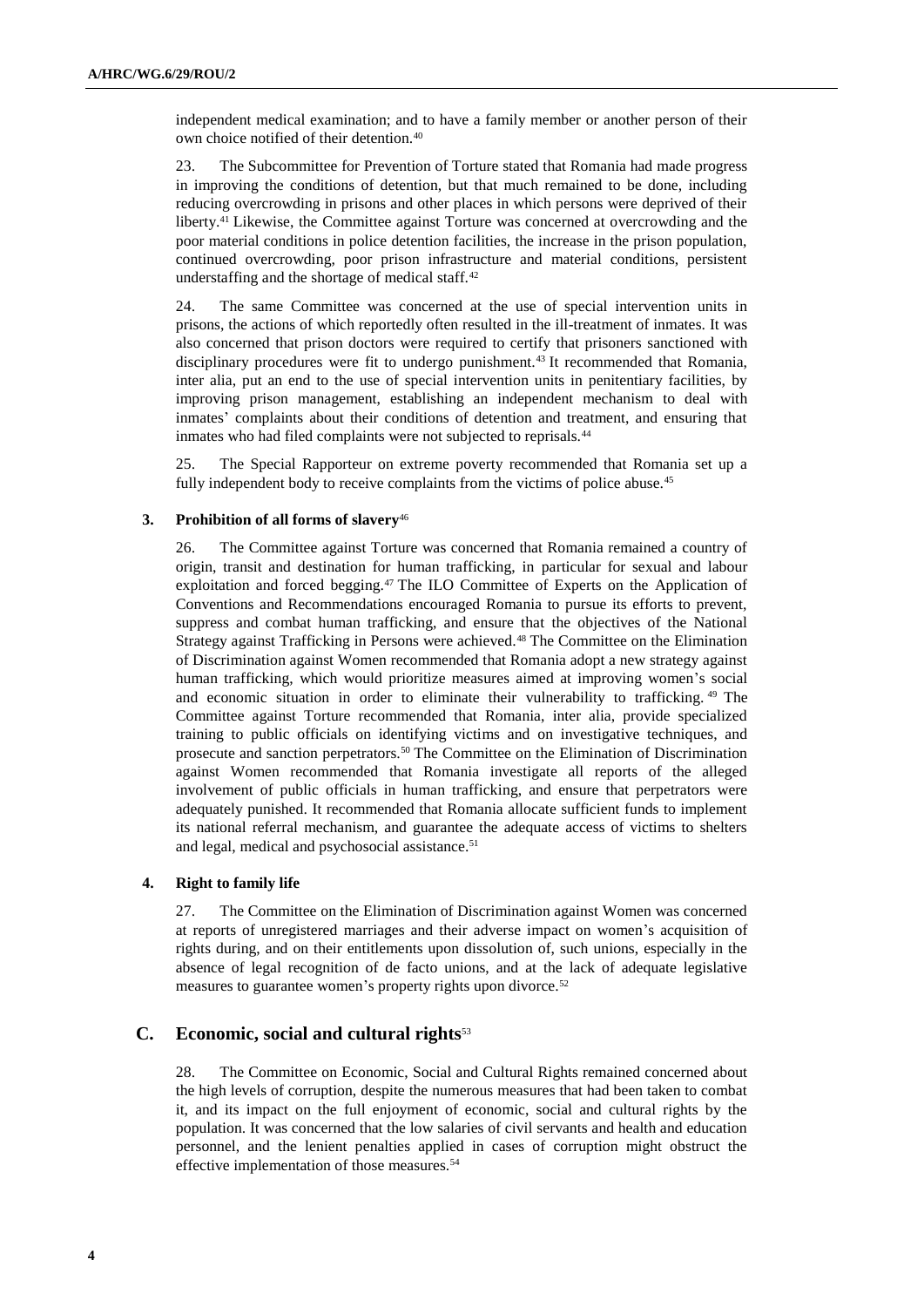## **1. Right to work and to just and favourable conditions of work**<sup>55</sup>

29. The Committee on Economic, Social and Cultural Rights was concerned at the low rate of employment, the high level of long-term unemployment, and the persistent high rate of unemployment among young persons, Roma and persons with disabilities.<sup>56</sup>

30. The same Committee was concerned that, despite recent increases, the minimum wage was not sufficient to provide recipients with a decent living.<sup>57</sup>

31. The same Committee was concerned at the reported practice of certain employers who made employment conditional upon the worker agreeing not to create or join a trade union. It recommended that Romania guarantee full protection against acts of anti-union discrimination, including by imposing sufficiently dissuasive sanctions on employers who violated workers' rights to create or join trade unions.<sup>58</sup>

## **2. Right to social security**<sup>59</sup>

32. The Committee on Economic, Social and Cultural Rights was concerned that the resources allocated to social sectors remained inadequate and that the decentralization of social services had led to disparities in the provision of social care. <sup>60</sup> The Special Rapporteur on extreme poverty explained that, despite the decentralization of functions, financing mechanisms remained centralized and that local authorities relied heavily on the central Government to provide financing. The local authorities were often not equipped with adequate resources to fulfil satisfactorily the resulting responsibility.<sup>61</sup>

33. The Special Rapporteur on extreme poverty noted that the social protection system was excessively oriented towards cash benefits, at the expense of social services aimed at early interventions to prevent families from falling into poverty. He reported that there was a lack of social workers and social services, and that the former were underpaid. There was not enough professional training of social workers.<sup>62</sup>

34. The Committee on Economic, Social and Cultural Rights remained concerned that the levels of benefits, such as child allowance, unemployment benefits, the minimum pension and other social assistance benefits, were not sufficient to ensure an adequate standard of living for the recipients and their families.<sup>63</sup>

## **3. Right to an adequate standard of living**<sup>64</sup>

35. The Committee on Economic, Social and Cultural Rights was concerned that the level of poverty remained high and that children, older persons, persons with disabilities and Roma were particularly affected by extreme poverty. <sup>65</sup> The Special Rapporteur on extreme poverty stated that the levels of poverty, social exclusion and material deprivation that children suffered were especially unjustifiable in an upper-middle income country like Romania. He noted that Romania had suffered from a high rate of in-work poverty, which was mostly concentrated in rural areas, mainly in the agriculture sector.<sup>66</sup>

36. The Committee on Economic, Social and Cultural Rights noted with concern that access to safe drinking water was insufficient, particularly in rural areas, in which only one third of the population had access to a centralized drinking water supply. It was concerned at the poor access to adequate sewage and sanitation systems in rural areas and informal settlements, and at deficiencies in sewage treatment. It called upon Romania to ensure universal access to safe drinking water and adequate sewage and sanitation facilities, particularly in rural areas and for the most disadvantaged and marginalized groups.<sup>67</sup>

37. The Special Rapporteur on extreme poverty stated that the number of available units of social housing had been below the level needed, that the number planned until 2020 would also fail to meet demand and there was no national plan to address the chronic shortage. The criteria used, in practice, to allocate the housing available did not privilege the worst off.<sup>68</sup> The Committee on Economic, Social and Cultural Rights was concerned at the absence of a monitoring mechanism to ensure that the allocation of social housing was transparent and non-discriminatory.69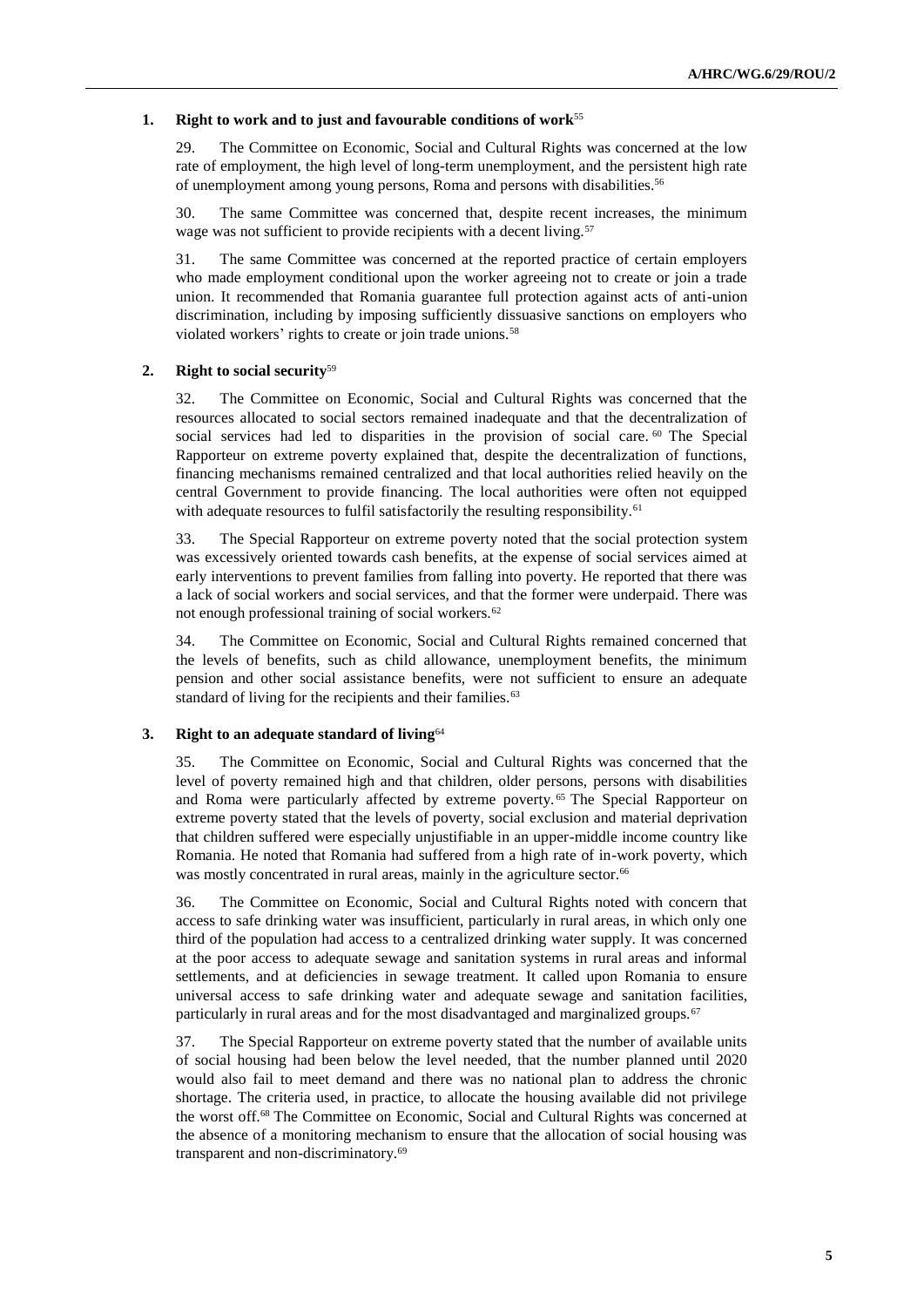### **4. Right to health**<sup>70</sup>

38. The Committee on Economic, Social and Cultural Rights was concerned about the inequalities in terms of access to and quality of health services, especially in rural and remote areas and for disadvantaged and marginalized groups. It was also concerned that the practice of paying non-official fees had persisted. <sup>71</sup> The Special Rapporteur on extreme poverty stated that corruption in the health sector remained rampant.<sup>72</sup>

39. The Committee on Economic, Social and Cultural Rights recommended that Romania ensure de facto access to affordable, good quality and timely health care and medical treatment for all segments of the population. It called on Romania to fight corruption in the health sector so that non-official fees were not collected from patients.<sup>73</sup> The Committee on the Rights of the Child recommended that Romania allocate adequate human and financial resources to ensure full implementation of the National Health Strategy 2014-2020, and of the HIV/AIDS strategy and action plan.<sup>74</sup>

40. The Committee on Economic, Social and Cultural Rights was concerned that Romania had a low life expectancy at birth, and very high infant and maternal mortality rates.<sup>75</sup> The Committee on the Rights of the Child recommended that Romania address the underlying causes of infant, child and maternal mortality.<sup>76</sup>

41. Furthermore, the same Committee recommended that Romania increase the vaccination rate, including by conducting pro-vaccination campaigns and expanding the presence of health assistants to include all towns with low vaccination rates for children.<sup>77</sup>

42. The Committee on Economic, Social and Cultural Rights was concerned at the significant number of teenage pregnancies, the high number of abortions, the limited access to sexual and reproductive health education and services, especially in rural areas, and the limited availability of free contraceptives. <sup>78</sup> The Committee on the Rights of the Child recommended that Romania expand the scope of the National Programme for Sexual and Reproductive Health 2013-2017 to provide comprehensive, age-appropriate education on sexual and reproductive health, and ensure unimpeded access to sexual and reproductive health services.<sup>79</sup> The Committee on the Elimination of Discrimination against Women and the Committee on Economic, Social and Cultural Rights made similar recommendations.<sup>80</sup>

43. The Committee on the Elimination of Discrimination against Women was concerned at the refusal of health professionals and entire hospitals to perform medical abortions, causing women to seek unsafe and illegal abortions.<sup>81</sup> It recommended that Romania ensure unimpeded and adequate access to legal abortion and post-abortion services to all women, including by ensuring that institutions were precluded by law from raising conscientious objections, defining the permissible grounds for raising such objections by health professionals and guaranteeing mandatory referrals in cases of conscientious objections by health professionals.<sup>82</sup>

### **5. Right to education**<sup>83</sup>

44. The Special Rapporteur on extreme poverty stated that Romania had low levels of public spending on education. The national education budget was insufficient to cover the necessary expenditure, thus transferring much of the burden in a decentralized education system to the local authorities. That had resulted in significant "hidden education costs" for parents, who often ended up paying for school supplies, uniforms and transport because poorer local governments passed those costs on to them. As a result, children living in poverty had a lesser chance of remaining in the school system.<sup>84</sup>

45. UNESCO and the Committee on the Elimination of Discrimination against Women noted the adoption of a national strategy to prevent children from leaving school early. <sup>85</sup> Yet, the Committee on the Elimination of Discrimination against Women was concerned at the high school dropout rates, low learning achievements and the low enrolment in rural areas, and the high dropout and poor performance rates in Roma and economically disadvantaged communities.<sup>86</sup>

46. Taking note of target 4.1 of the Sustainable Development Goals on all girls and boys completing free, equitable and quality primary and secondary education, the Committee on the Rights of the Child recommended that Romania, inter alia, improve the quality of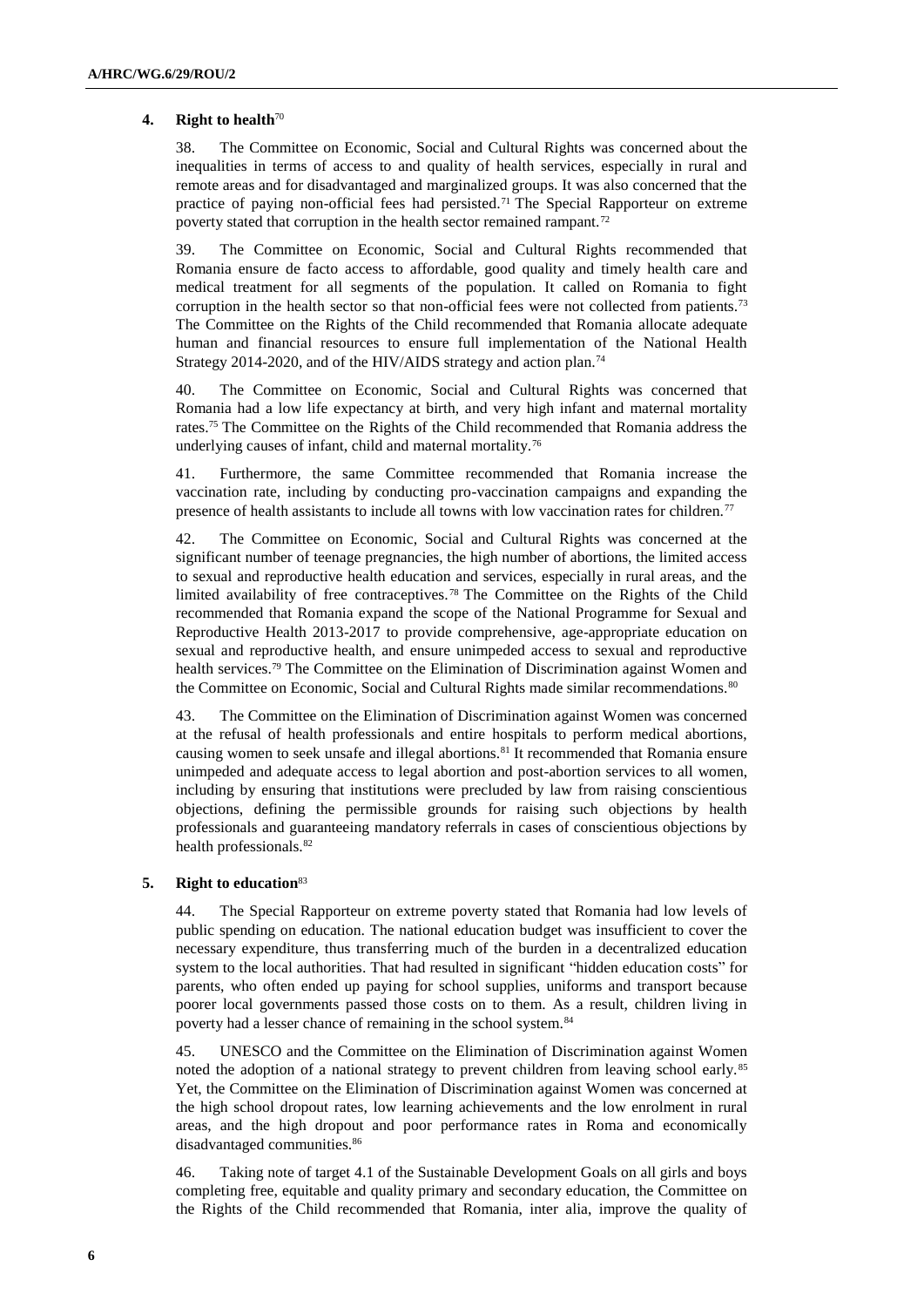education and provide quality training for teachers; improve access to quality education in rural areas and for children from poor families; develop programmes with monitoring and evaluation mechanisms to reduce dropout rates; and provide the necessary funding and measures to improve school transportation and eliminate the hidden costs of education.<sup>87</sup> Furthermore, the Committee on Economic, Social and Cultural Rights recommended that Romania increase the budget allocated to education.<sup>88</sup>

## **D. Rights of specific persons or groups**

## **1. Women**<sup>89</sup>

47. The Committee on the Elimination of Discrimination against Women recommended that Romania adopt a legislative package to address all forms of gender-based violence, as well as marital rape, and harmonize national legislation on violence against women with the Council of Europe Convention on Preventing and Combating Violence against Women and Domestic Violence. It recommended that Romania introduce police protection orders, provide a legal basis for the issuance of emergency police protection orders, introduce exofficio prosecution for gender-based violence and ensure that cases of gender-based violence against women were under no circumstances addressed under mediation procedures. It also recommended that Romania ensure that victims of gender-based violence had full and barrier-free access to medical and psychological support, safe shelters within a reasonable distance and counselling and rehabilitation services throughout the country.<sup>90</sup>

48. The Committee on the Elimination of Discrimination against Women was concerned that Roma, migrant and rural women, women with disabilities, older women and women living with HIV/AIDS were disproportionately affected by poverty and had limited access to health services, education and employment.<sup>91</sup>

49. The Committee on the Elimination of Discrimination against Women remained concerned at the high rate of unemployment among women, especially in rural areas and among Roma women, and the persistent gender pay gap, despite legislation on equal pay for work of equal value. It was concerned at the unequal division of family responsibilities between women and men, the closure of kindergartens, especially in rural areas, and the disproportionate burden of unpaid care work on women.<sup>92</sup>

50. The same Committee was concerned at the continued low representation of women in Parliament, in the Government and in regional and local governments. It recommended that Romania study the root causes that prevent women from participating in public and political life, and design strategies to overcome such barriers. <sup>93</sup> The Committee on Economic, Social and Cultural Rights recommended that Romania introduce temporary special measures, such as quotas, to promote gender equality.<sup>94</sup>

### **2. Children**<sup>95</sup>

51. The Committee on the Rights of the Child welcomed the adoption of the National Strategy on the Protection and Promotion of Children's Rights 2014-2020 and the National Strategy on Children's and Adolescents' Mental Health 2016-2020.<sup>96</sup>

52. With regard to the widespread practice of de facto child marriages in rural areas, the same Committee recommended that Romania conduct awareness-raising campaigns concerning the negative consequences of such marriages, $97$  and amend legislation to remove exceptions that allowed marriage under the age of 18 years. <sup>98</sup> The Committee on the Elimination of Discrimination against Women made similar recommendations.<sup>99</sup>

53. The Committee on the Rights of the Child was concerned at the general tolerance of different forms of violence against children; the limited capacity of the public system to identify, report and address cases of violence, abuse and neglect of children, as well as sexual exploitation and abuse in a cross-sectoral manner; and severe forms of violence that had allegedly taken place in the childcare system, especially towards children with disabilities. <sup>100</sup> It recommended that Romania provide sufficient resources to the mechanisms that had been set up to identify, report, prevent and monitor cases of violence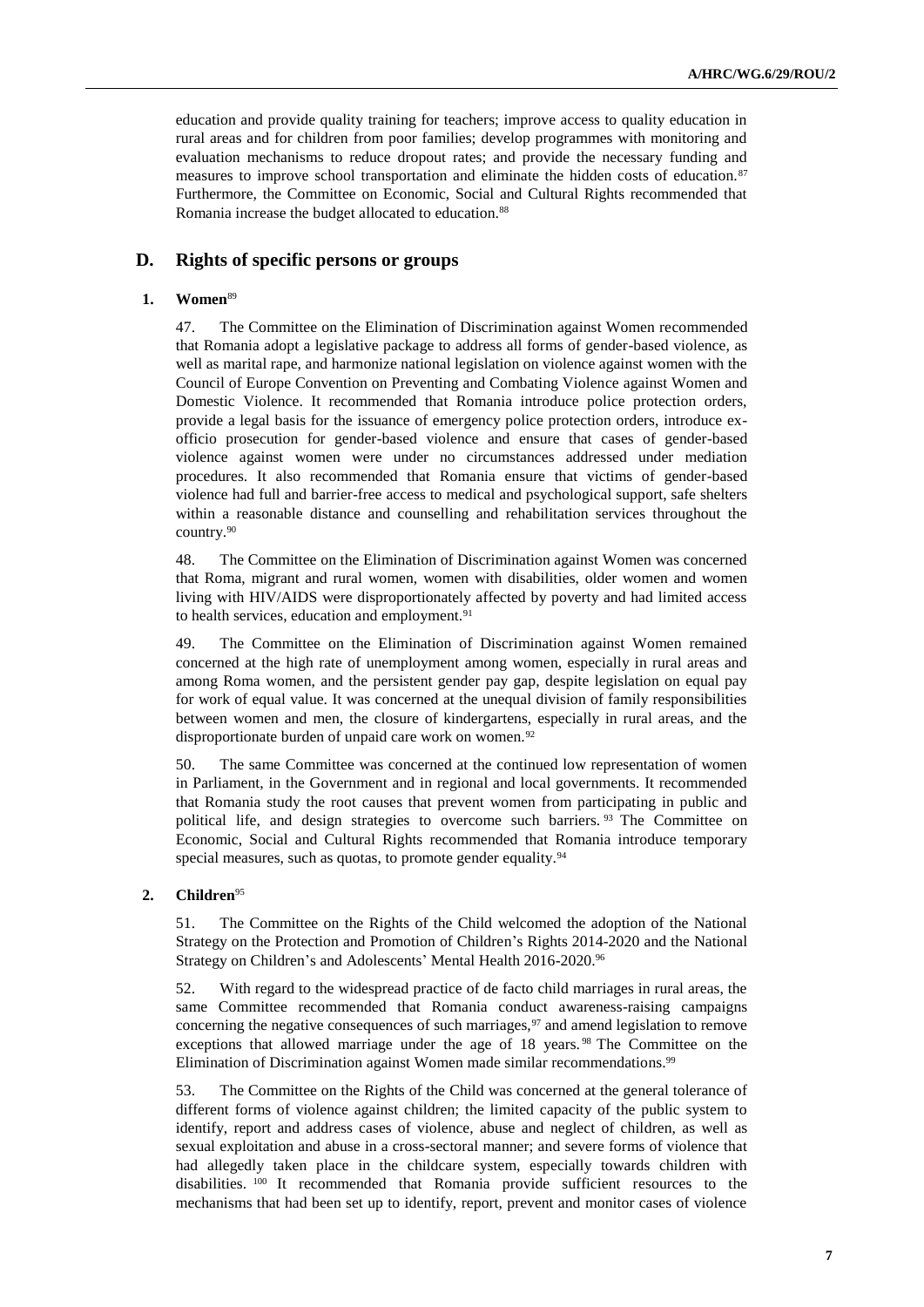against and abuse of children in any setting; strengthen programmes for the early identification, recovery and social reintegration of child victims; and investigate such cases in the childcare system and hold the perpetrators accountable.<sup>101</sup>

54. The same Committee recommended that Romania ensure that the prohibition of corporal punishment was properly enforced in all settings, and promote positive, nonviolent and participatory forms of child-rearing and discipline through awareness-raising programmes and campaigns.<sup>102</sup>

55. The same Committee urged Romania to enforce existing labour legislation and fully implement the ILO Minimum Age Convention, 1973 (No. 138) and the Worst Forms of Child Labour Convention, 1999 (No. 182), and to prevent child labour, especially in agriculture, construction and the home.<sup>103</sup>

56. The same Committee urged Romania to prevent child begging in the streets and to ensure that children in street situations received all the support needed, particularly reintegration with their families or placement in alternative care, and were provided with health care, education, access to social services, national identification documentation, safe spaces, support, and prevention and rehabilitation services in relation to drug abuse.<sup>104</sup>

57. The same Committee was concerned about the significant number of children placed in institutional care and children from the most disadvantaged groups who remained at high risk of family separation and institutionalization.<sup>105</sup> It recommended that Romania, inter alia, implement the Deinstitutionalization Plan for Children in Residential Care and Ensuring their Transition to Community-based Care (2016) and put in place a strong monitoring system; expedite placement in family-based care; and strengthen support for children leaving care to enable them to reintegrate into society. <sup>106</sup> It urged Romania to ensure that children who could not be placed with families domestically had access to intercountry adoption.<sup>107</sup>

58. The Office of the United Nations High Commissioner for Refugees (UNHCR) reported that the 2016 amendments to the legal framework related to birth registration had simplified procedures in order to reduce the number of children who remained unregistered.<sup>108</sup> While taking note of target 16.9 of the Sustainable Development Goals on providing legal identity for all, including birth registration, the Committee on the Rights of the Child recommended that Romania strengthen community-based services to ensure that all children, including those in rural communities, had access to birth registration without delay.<sup>109</sup>

59. While noting that amendments to the Criminal Code abolished the penalty of imprisonment for minors, the Committee on the Rights of the Child was concerned that numerous children continued to be held in detention centres in prison-like conditions. It was also concerned that children were often questioned by law enforcement officials in police stations without the presence of their lawyers or legal representatives.<sup>110</sup>

60. The same Committee urged Romania to establish more specialized juvenile courts and procedures with adequate resources, to designate specialized judges for children and ensure that they received appropriate training, and ensure the provision of qualified legal aid to children in conflict with the law at an early stage of the procedure and throughout the legal proceedings. It urged Romania to promote measures for dealing with children accused of having infringed the penal law without resorting to judicial proceedings and, wherever possible, use alternative measures at sentencing, and to ensure that detention is used as a last resort and for the shortest possible period of time and that it is reviewed on a regular basis with a view to withdrawing it.<sup>111</sup>

### **3.** Persons with disabilities<sup>112</sup>

61. The Committee on the Rights of the Child remained concerned that Romania did not have a human rights-based model for disability and there was no national policy on disability specifically addressing children.<sup>113</sup>

62. The same Committee remained concerned that children with disabilities were placed in specialized institutions. <sup>114</sup> The Special Rapporteur on extreme poverty stated that Romania had high levels of institutionalization of adults with disabilities. While the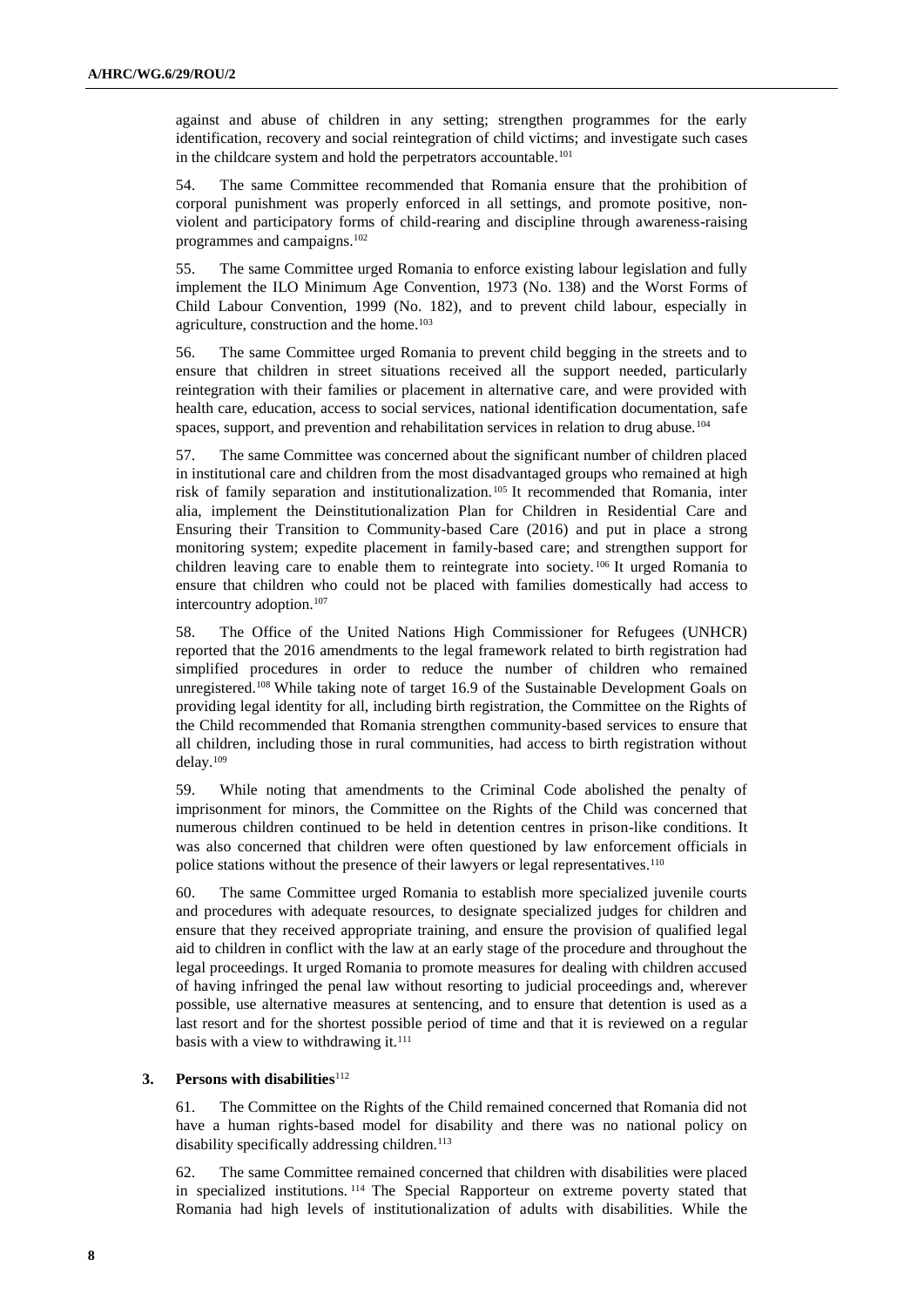deinstitutionalization of persons with disabilities had long been a strategic objective, all too few concrete measures had been taken to realize that goal. He noted that investments continued to be made to renovate and expand existing institutions, rather than building the infrastructure and services necessary to enable persons with disabilities to live independently.<sup>115</sup> The Committee against Torture noted the lack of progress in the transition from institutional care to community-based care and family centres.<sup>116</sup>

63. The same Committee was concerned that patients in mental health institutions lacked legal capacity and that the legal safeguards regarding explicit consent for placement and medical treatment in psychiatric institutions, combined with the absence of official decisions on placement in patients' medical records, was lacking, which amounted to forced institutionalization and forced medical treatment.<sup>117</sup>

64. The same Committee was concerned at the treatment and living conditions of persons with mental disabilities, both adults and minors, in psychiatric wards, psychiatric hospitals and specialized psychiatric institutions, which had reportedly resulted in the deaths of numerous patients owing to neglect, lack of basic care, the use of mechanical restraints, the denial of medical and psychological treatment, and severe malnutrition.<sup>118</sup> It was concerned at the absence of investigations into the reported deaths of 16 patients at Poiana Mare Psychiatric Hospital, of several hundred patients between 2001 and 2004, and of some 2,000 people between January 2011 and August 2014 in institutions for persons with mental disabilities, owing to extremely bad living conditions and inferior medical treatment.<sup>119</sup>

65. The Special Rapporteur on extreme poverty reported that the low level of social benefits for persons with disabilities, combined with inadequate social services, often forced them and their families into poverty. Legislation provided various measures aimed at increasing employment of persons with disabilities, such as a quota and tax incentives for employers to hire persons with disabilities. However, the low percentage of persons with disabilities in employment indicated that those measures were ineffective.<sup>120</sup>

66. The Committee on Economic, Social and Cultural Rights recommended that Romania ensure effective compliance by public and private companies and institutions with the 4 per cent quota for the employment of persons with disabilities, including by providing for dissuasive sanctions for employers in cases of non-compliance.<sup>121</sup>

67. The Special Rapporteur on extreme poverty stated that children with disabilities placed in residential institutions normally attended special schools attached to those institutions. The quality of education in special schools was reportedly poor and not adapted to the individual needs of children with different types of disabilities. Some children with multiple disabilities had reportedly been denied enrolment in special schools.<sup>122</sup> The Committee on the Rights of the Child recommended that Romania set up comprehensive measures to develop inclusive education, and train and assign specialized teachers and professionals in inclusive classes to provide individual support and the necessary attention to children with learning difficulties.<sup>123</sup>

### **4. Minorities**<sup>124</sup>

68. The Committee on Economic, Social and Cultural Rights recommended that Romania create favourable conditions to enable national minorities to express and develop their culture, traditions and customs in their own language, and take additional measures in the field of education to encourage knowledge of the history, traditions and culture of various minority groups, including Roma.<sup>125</sup>

69. The Committee on Economic, Social and Cultural Rights and the Committee against Torture welcomed the adoption of a strategy on the inclusion of Roma (2012-2020) and of sectoral action plans.<sup>126</sup> However, the former Committee was concerned that no baseline study had been conducted to ground the policy measures in accurate data, there was a lack of indicators to assess progress in implementing the strategy, and budget allocations were insufficient for its effective implementation.<sup>127</sup>

70. The same Committee recommended that Romania collect disaggregated statistical data, on the basis of self-identification, on the number of Roma in the country and on their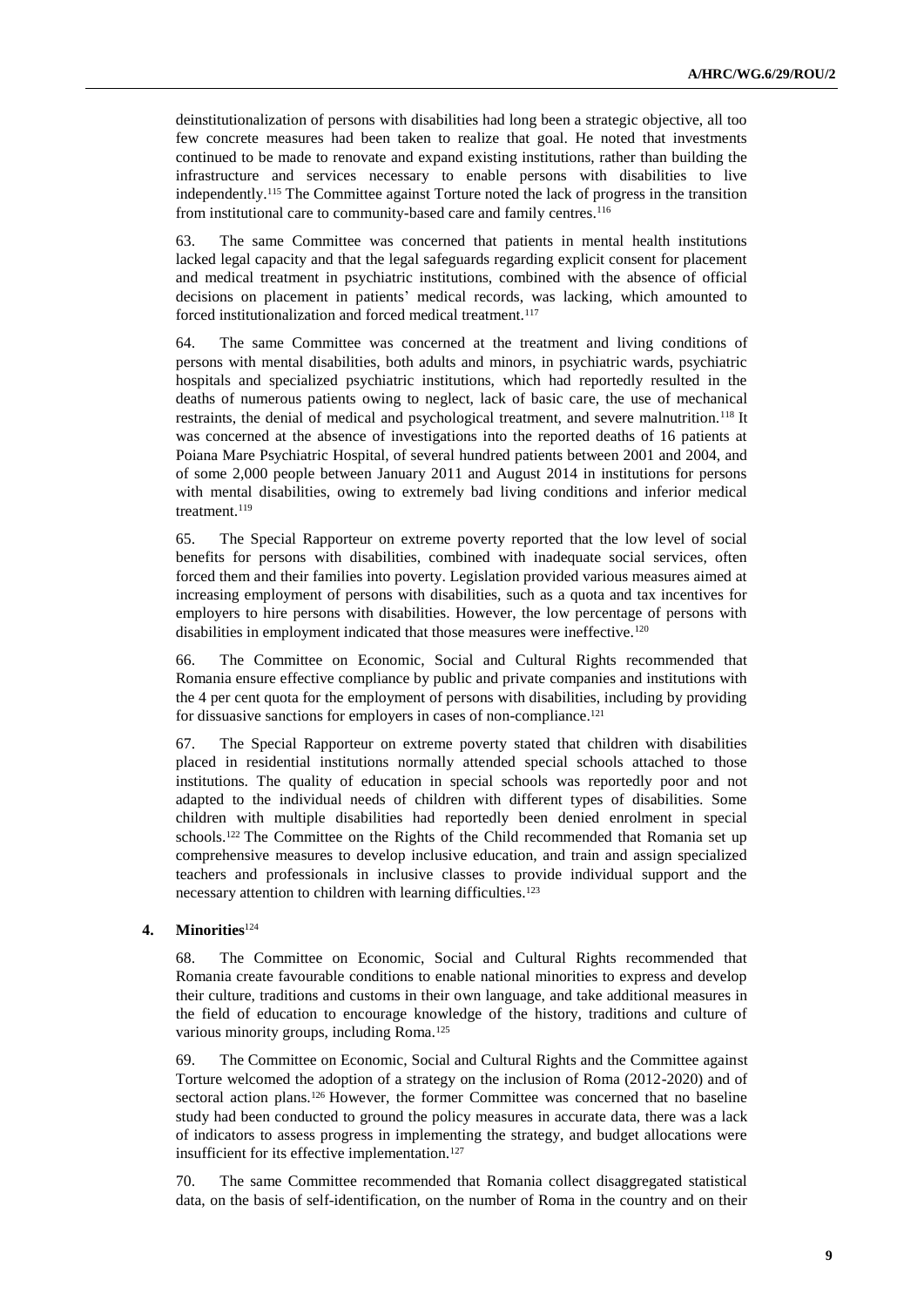access to employment, social security, housing, health care and education, with a view to formulating, implementing and monitoring targeted and coordinated programmes and policies aimed at improving their socioeconomic situation. <sup>128</sup> The Committee on the Elimination of Discrimination against Women recommended that Romania allocate adequate funding to implement the strategy on the inclusion of Roma, and expedite the adoption of action plans with clear time-bound targets.<sup>129</sup>

71. The Committee on Economic, Social and Cultural Rights expressed concern at the high percentage of Roma children who had no formal education, the high dropout rates and cases that indicated that the practice of segregating Roma children and children with disabilities persisted in the school system.<sup>130</sup>

72. The same Committee noted with concern the cases of alleged segregation of Roma patients in substandard hospital wards and the negligent treatment of those patients. The decentralization process had led to a decrease in the number of Roma health mediators.<sup>131</sup>

73. The same Committee also noted with concern that Roma tended not to have personal documents, which were necessary to access social insurance, health care and other benefits and which further exacerbated the discrimination against them.<sup>132</sup> The Committee on the Elimination of Discrimination against Women was concerned at the low rates of birth registration of Roma children.<sup>133</sup>

74. The Committee on Economic, Social and Cultural Rights was concerned that the majority of Roma continued to live in substandard housing conditions, without safe drinking water, sanitation facilities, electricity, heating, sewage and waste disposal, and legal security of tenure. <sup>134</sup> It was concerned at cases of forced eviction of Roma from irregular settlements, often without genuine prior consultation and reasonable notice, and at their relocation to unsafe or polluted sites. It was also concerned that Roma were often relocated to segregated areas and about reports that, upon eviction, some families with children were left without adequate alternative housing, compensation and protection. <sup>135</sup> The Special Rapporteur on extreme poverty made similar observations.<sup>136</sup>

75. The same Committee recommended that Romania prevent forced evictions of Roma from taking place until the Roma concerned had been consulted, afforded due process guarantees and provided with alternative accommodation or compensation. It urged Romania to amend its legislation to provide a minimum degree of security of tenure for persons living in informal settlements and to adopt legislation to ensure that evictions were carried out in compliance with international human rights standards. <sup>137</sup> The Special Rapporteur on extreme poverty recommended that Romania amend its legislation on public housing to include Roma as a category of priority beneficiaries in the allocation of social housing.<sup>138</sup>

### **5. Migrants, refugees and asylum seekers**<sup>139</sup>

76. The Committee against Torture was concerned that persons in need of international protection did not have unhindered access to asylum procedures, including determination of refugee status. It was concerned at the reportedly unnecessary detention of asylum seekers, rejected asylum seekers and other aliens.<sup>140</sup> UNHCR was concerned that amendments to the Asylum Law, in 2014 and 2015, and the Aliens Law, in 2015, had extended the grounds on which aliens — including asylum seekers — might be placed or detained in "public custody" or in the so-called "specially arranged closed areas". <sup>141</sup> It was concerned that the detention of families with children was allowed by law and that vulnerable persons might still end up in detention.<sup>142</sup>

77. The Committee against Torture recommended that Romania ensure that all persons applying for international protection had access to a fair refugee determination procedure and were effectively protected against refoulement to countries where they risked torture, refrain from detaining asylum seekers and aliens and promote alternatives to detention.<sup>143</sup> UNHCR recommended that Romania ensure that conditions of detention, in cases in which it was necessary and unavoidable, met international standards, and include a revision of its internal regulations for that purpose.<sup>144</sup>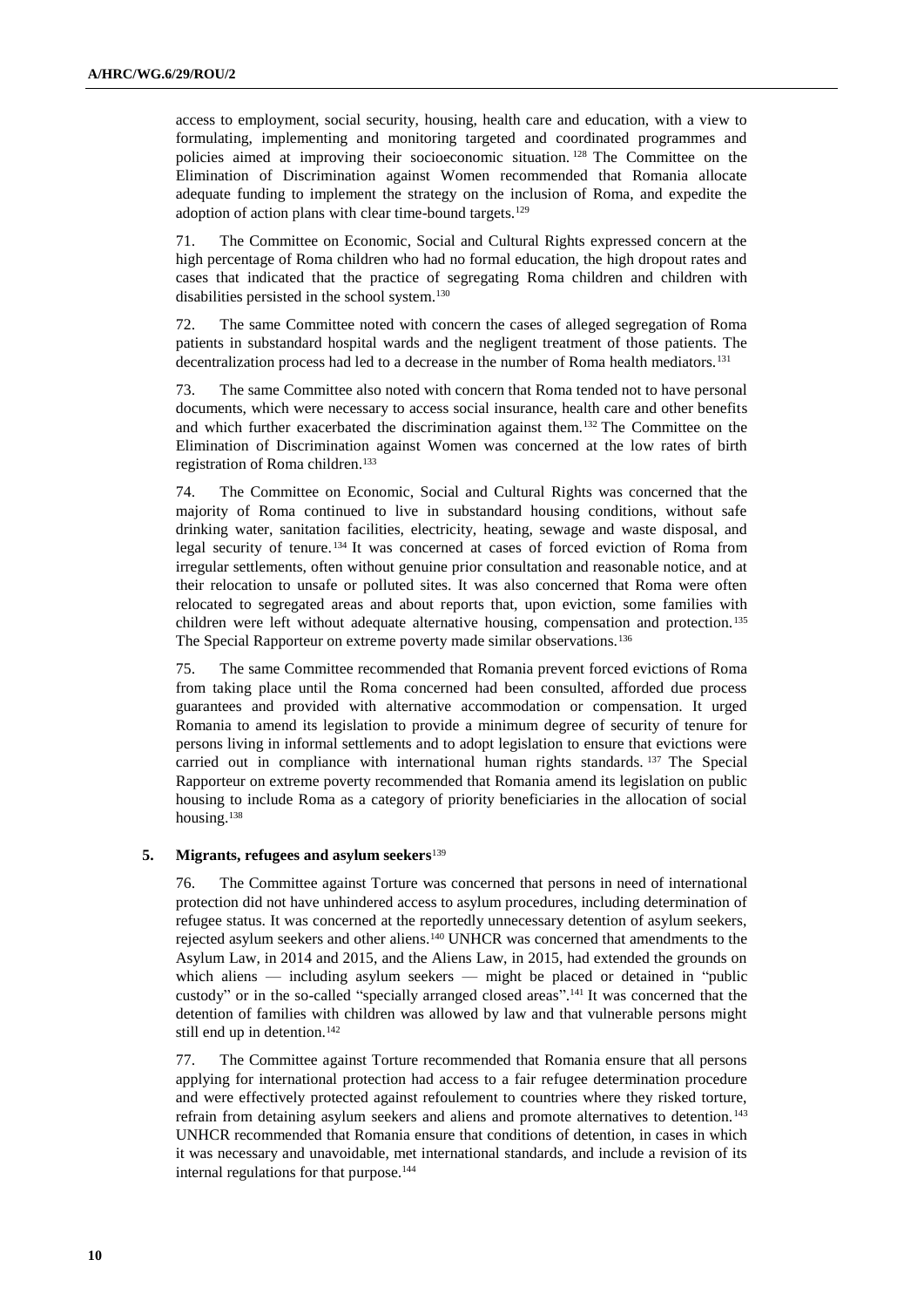78. UNHCR recommended that Romania amend its national legislation and improve administrative practices so as to ensure that clear and efficient procedures for assessing and determining the best interests of unaccompanied asylum-seeking children in the asylum context were in place; and modify existing legislation to ensure coherence and compatibility between the provisions in the Asylum Law and Law No. 272/2004, regarding the role and responsibilities of legal representatives (legal guardians) appointed to unaccompanied children.<sup>145</sup>

79. The Committee on the Rights of the Child recommended that Romania consider adopting additional legislation in order to address practical barriers preventing access to education for asylum-seeking and refugee children, such as shortening the time between lodging of an asylum application and school enrolment and increasing the number of hours and quality of language classes.<sup>146</sup>

80. UNHCR noted an increase in the material assistance provided to asylum seekers and new provisions introduced in asylum legislation, in 2015, that allowed, inter alia, asylum seekers to work after three months from the time of their arrival and to maintain that right if they were employed at the time of submitting an application for international protection.<sup>147</sup>

### **6. Stateless persons**<sup>148</sup>

81. UNHCR recommended that Romania amend its Citizenship Law to ensure that all persons born in Romania, who would otherwise be stateless, acquire Romanian nationality, and establish a dedicated procedure to determine statelessness to ensure proper identification and protection of stateless persons.<sup>149</sup>

#### *Notes*

- <sup>1</sup> Tables containing information on the scope of international obligations and cooperation with international human rights mechanisms and bodies for Romania will be available at [www.ohchr.org/EN/Countries/ENACARegion/Pages/ROIndex.aspx.](http://www.ohchr.org/EN/Countries/ENACARegion/Pages/ROIndex.aspx)
- <sup>2</sup> For relevant recommendations, see A/HRC/23/5, paras. 124.1-124.12.
- <sup>3</sup> See CAT/C/ROU/CO/2, para. 22; E/C.12/ROU/CO/3-5, para. 27; CRC/C/ROU/CO/5, para. 46; and CEDAW/C/ROU/CO/7-8, para. 47.
- <sup>4</sup> See CAT/C/ROU/CO/2, para. 22; E/C.12/ROU/CO/3-5, para. 27; and CRC/C/ROU/CO/5, para. 46.
- <sup>5</sup> See CAT/C/ROU/CO/2, para. 22; and E/C.12/ROU/CO/3-5, para. 27.
- <sup>6</sup> See CAT/C/ROU/CO/2, para. 22.
- <sup>7</sup> See CRC/C/ROU/CO/5, para. 45.
- <sup>8</sup> See CEDAW/C/ROU/CO/7-8, para. 31.
- <sup>9</sup> See CAT/C/ROU/CO/2, para. 23.
- <sup>10</sup> For relevant recommendations, see A/HRC/23/5, paras. 109.18-109.28.
- <sup>11</sup> See E/C.12/ROU/CO/3-5, para. 6.
- <sup>12</sup> Ibid.
- <sup>13</sup> See CEDAW/C/ROU/CO/7-8, paras. 12-13. See also A/HRC/32/31/Add.2, para. 65 (e).
- <sup>14</sup> See CAT/C/ROU/CO/2, para. 16.
- <sup>15</sup> See www.ohchr.org/CH/NewsEvents/Pages/DisplayNews.aspx?NewsID=19953.
- <sup>16</sup> See CRC/C/ROU/CO/5, para. 12. See also A/HRC/32/31/Add.2, para. 62 (c).
- <sup>17</sup> See A/HRC/32/31/Add.2, para. 65 (g).
- <sup>18</sup> For relevant recommendations, see A/HRC/23/5, paras. 109.17, 109.39, 109.42-109.48, 109.51, 109.54-109.71 and 109.108.
- <sup>19</sup> See CEDAW/C/ROU/CO/7-8, para. 16.
- <sup>20</sup> See CRC/C/ROU/CO/5, para. 16.
- <sup>21</sup> See E/C.12/ROU/CO/3-5, para. 9.
- <sup>22</sup> See A/HRC/32/31/Add.2, para. 13.
- <sup>23</sup> See CAT/C/ROU/CO/2, para. 10. See also CEDAW/C/ROU/CO/7-8, para. 36.
- <sup>24</sup> See E/C.12/ROU/CO/3-5, para. 9.
- <sup>25</sup> See A/HRC/32/31/Add.2, para. 60 (b).
- <sup>26</sup> UNESCO submission for the universal periodic review of Romania, p. 5.
- <sup>27</sup> See CAT/C/ROU/CO/2, para. 10.
- <sup>28</sup> See CEDAW/C/ROU/CO/7-8, para. 37.
- <sup>29</sup> See A/HRC/32/31/Add.2, para. 7. See also CEDAW/C/ROU/CO/7-8, para. 34.
- <sup>30</sup> See CRC/C/ROU/CO/5, para. 19.
- <sup>31</sup> See E/C.12/ROU/CO/3-5, para. 25.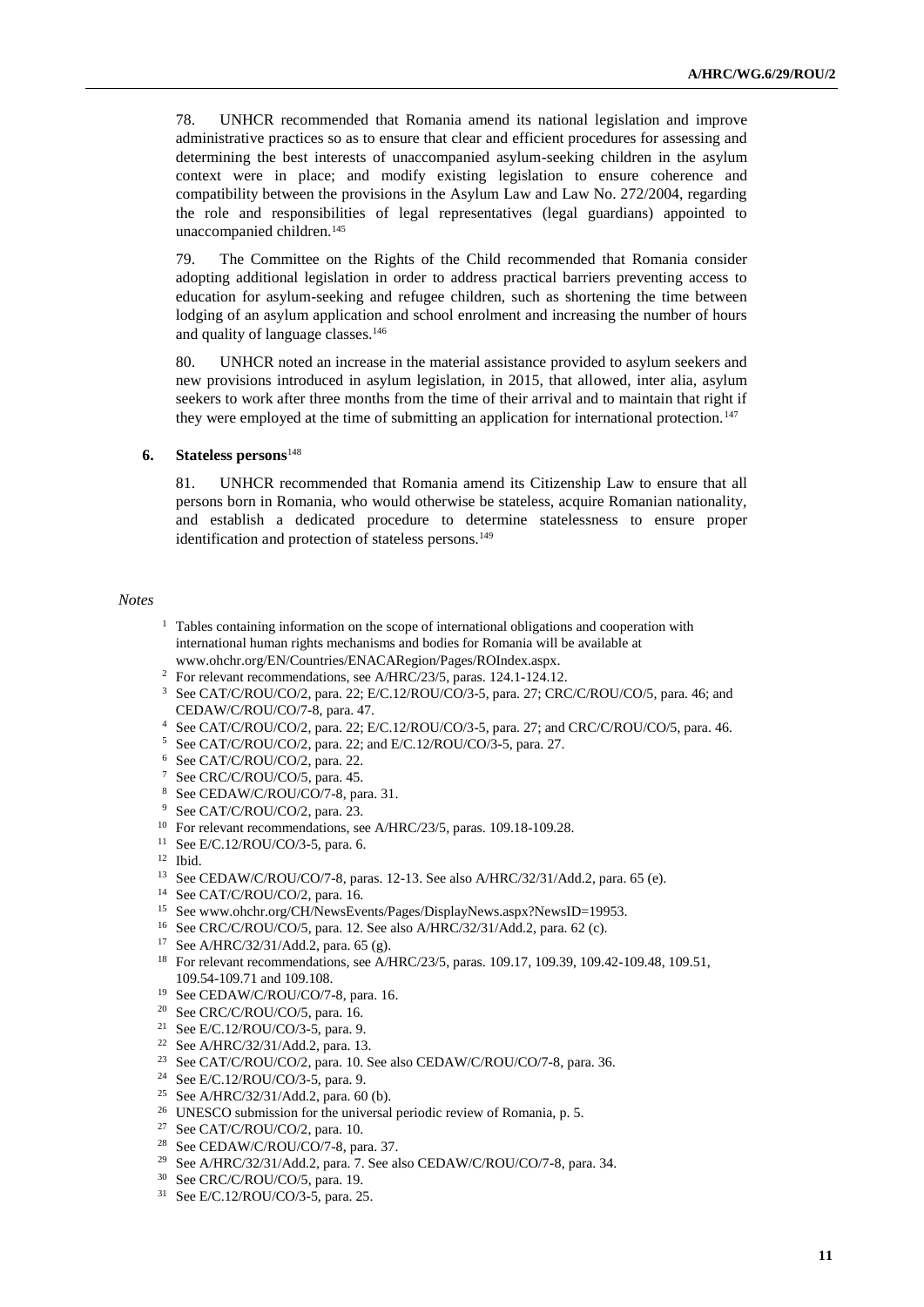- <sup>32</sup> For relevant recommendations, see A/HRC/23/5, paras. 109.155-109.157.
- See CAT/C/ROU/CO/2, para. 15.
- <sup>34</sup> For relevant recommendations, see A/HRC/23/5, paras. 109.75-109.76.
- See CAT/C/ROU/CO/2, para. 9. See also A/HRC/32/31/Add.2, para. 24.
- See CAT/C/ROU/CO/2, para. 10.
- Ibid., paras. 9-10.
- Ibid., para. 8.
- <sup>39</sup> For relevant recommendations, see A/HRC/23/5, paras. 109.76 and 109.103.
- See CAT/C/ROU/CO/2, para. 7.
- See www.ohchr.org/CH/NewsEvents/Pages/DisplayNews.aspx?NewsID=19953.
- See CAT/C/ROU/CO/2, paras. 8 and 13.
- Ibid., para. 13.
- Ibid.
- See A/HRC/32/31/Add.2, para. 61 (c). See also CAT/C/ROU/CO/2, para. 9.
- For relevant recommendations, see A/HRC/23/5, paras. 109.84, 109.88-109.89 and 109.91-109.93.
- See CAT/C/ROU/CO/2, para. 11.
- See
- www.ilo.org/dyn/normlex/en/f?p=1000:13100:0::NO:13100:P13100\_COMMENT\_ID:3289277:NO.
- See CEDAW/C/ROU/CO/7-8, para. 21.
- See CAT/C/ROU/CO/2, para. 11.
- See CEDAW/C/ROU/CO/7-8, para. 21. See also CRC/C/ROU/CO/5, para. 43.
- See CEDAW/C/ROU/CO/7-8, para. 38.
- For relevant recommendations, see A/HRC/23/5, paras. 109.52-109.54.
- See E/C.12/ROU/CO/3-5, para. 8.
- For the relevant recommendation, see A/HRC/23/5, para. 109.40.
- See E/C.12/ROU/CO/3-5, para. 11.
- Ibid., para. 13.
- Ibid., para. 14.
- For relevant recommendations, see A/HRC/23/5, paras. 109.40 and 109.48.
- See E/C.12/ROU/CO/3-5, paras. 7 and 16.
- See A/HRC/32/31/Add.2, paras. 58-59.
- Ibid., paras. 49-51.
- See E/C.12/ROU/CO/3-5, para. 15.
- For relevant recommendations, see A/HRC/23/5, paras. 109.60-109.61, 109.63 and 109.108-109.109.
- See E/C.12/ROU/CO/3-5, para. 17.
- See A/HRC/32/31/Add.2, paras. 30-31.
- See E/C.12/ROU/CO/3-5, para. 20. See also CEDAW/C/ROU/CO/7-8, para. 34.
- See A/HRC/32/31/Add.2, para. 11.
- See E/C.12/ROU/CO/3-5, para. 18.
- For relevant recommendations, see A/HRC/23/5, paras. 109.110-109.112, 109.114 and 109.65.
- See E/C.12/ROU/CO/3-5, para. 21. See also CEDAW/C/ROU/CO/7-8, para. 32.
- See A/HRC/32/31/Add.2, para. 10.
- See E/C.12/ROU/CO/3-5, para. 21. See also CRC/C/ROU/CO/5, para. 10.
- See CRC/C/ROU/CO/5, para. 34.
- See E/C.12/ROU/CO/3-5, para. 21. See also CRC/C/ROU/CO/5, para. 33; and A/HRC/32/31/Add.2, para. 10.
- See CRC/C/ROU/CO/5, para. 19.
- Ibid., para. 34.
- See E/C.12/ROU/CO/3-5, para. 22. See also CEDAW/C/ROU/CO/7-8, para. 32; and CRC/C/ROU/CO/5, para. 36.
- See CRC/C/ROU/CO/5, para. 36.
- See CEDAW/C/ROU/CO/7-8, para. 33; and E/C.12/ROU/CO/3-5, para. 22.
- See CEDAW/C/ROU/CO/7-8, para. 32. See also E/C.12/ROU/CO/3-5, para. 22.
- 82 See CEDAW/C/ROU/CO/7-8, para. 33.
- For relevant recommendations, see A/HRC/23/5, paras. 109.115-109.123.
- See A/HRC/32/31/Add.2, paras. 32-33. See also E/C.12/ROU/CO/3-5, para. 23.
- UNESCO submission, pp. 4-5; and CEDAW/C/ROU/CO/7-8, para. 26.
- See CEDAW/C/ROU/CO/7-8, para. 26. See also E/C.12/ROU/CO/3-5, para. 23.
- See CRC/C/ROU/CO/5, para. 38. See also UNESCO submission, p. 5.
- See E/C.12/ROU/CO/3-5, para. 23. See also UNESCO submission, p. 5.
- For relevant recommendations, see A/HRC/23/5, paras. 109.40 and 109.77-109.78.
- See CEDAW/C/ROU/CO/7-8, para. 19.
- Ibid., para. 36. See also E/C.12/ROU/CO/3-5, para. 22.
- 92 See CEDAW/C/ROU/CO/7-8, para. 28.